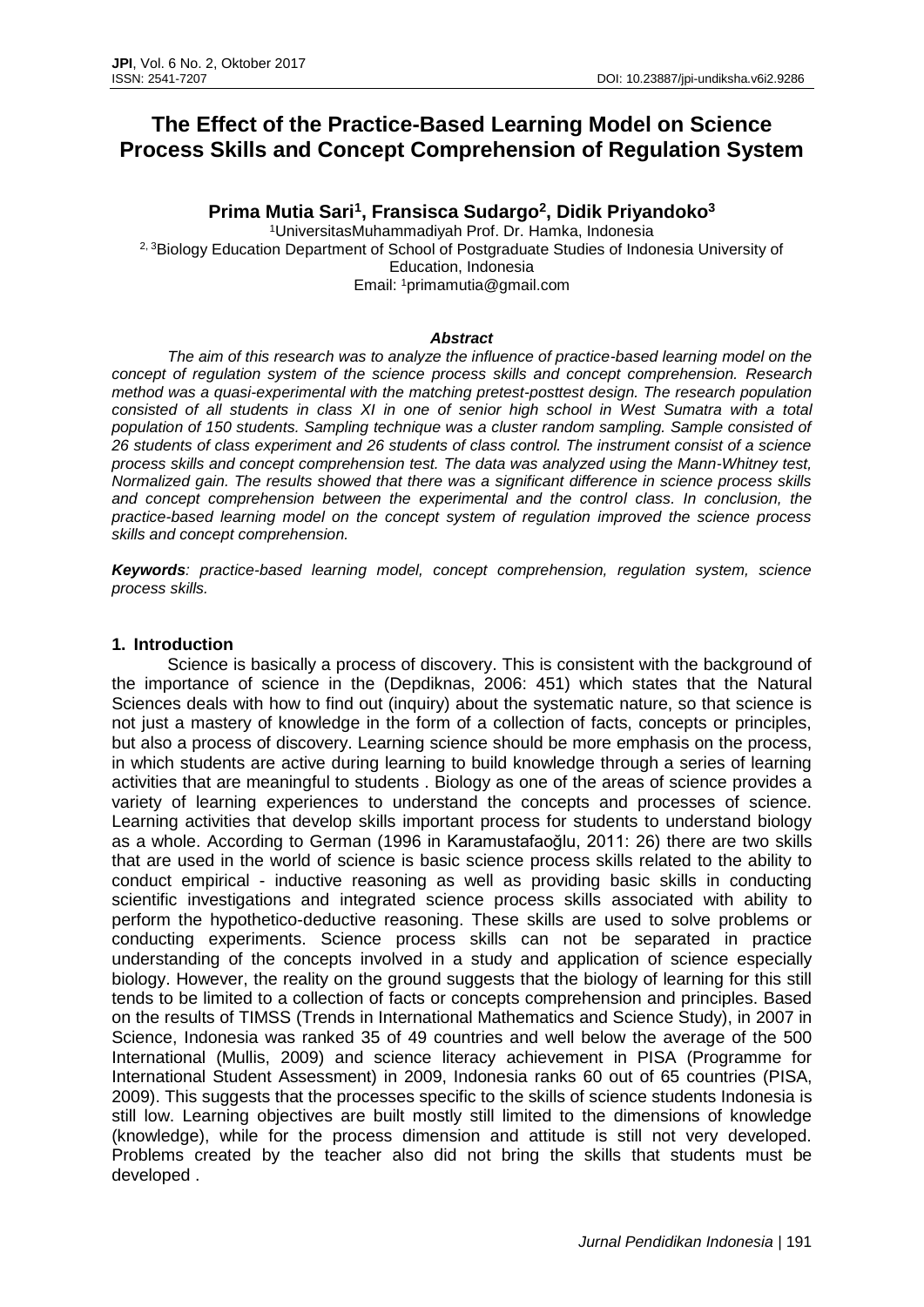One way to develop a scientific attitude is the practical based learning. According to Rustaman (2003: 160) practical based learning is an integral part of teaching and learning activities, especially Biology. Based on field observations, the researchers found that the practical activities enhance students' interest in learning biology. This is alongside with the statement from Woolnough & Allsop (Rustaman, 2003: 160) who suggests four reasons for the importance of practical science, namely (1) practical generates motivation to learn Science, (2) practical develop basic skills to do the experiment, (3) practical becomes a means to learn scientific approach, and (4) practical supports subject materials. The concept of the regulatory system consist of the nervous system, sensory organs and hormone systems. This study is limited only to the concept of the nervous system and sensory organs. The concept of the nervous system and the senses are intimately associated and related to daily life, and can be taught through practical based learning. However, based on the observations at several schools in Lima Puluh Kota District West Sumatera revealed that teachers rarely do practical work on this concept due to many reasons such as time constraints, the tools and materials used. In addition, the concept of the nervous system and the senses are considered quite complicated to conduct in practical based learning. However, in this concept there are many problems related to daily life, such as how the eyes can see according to the specific position, how the ear can hear, how the tongue can distinguish the taste of the food, how the nose can smell the food and drink can affect your appetite or drinking, as well as how the skin can feel the touch. The entire process involving the nervous system and sensory organs is important to understand by students as the main base in the process of Science.

The formulation of the problem in this research was how the practice-based learning on science process skill and concept comprehension of the regulatory system?.The general objective of this study was to analyze the influence of practical based learning on the concept of regulation system on the science process skill and concept comprehension.

#### **2. Methods**

Research method was a quasi-experimental with the matching pretest-posttest design (Fraenkel, Wallen, & Hyun, 2007: 271). The sampling technique used was cluster random sampling. This research had two variables include: 1) the independent variable was practice-based learning, 2) the dependent variable was a sciences process skill and a concept comprehension of students. The research population consisted of all students of class XI science in one of senior School academic in West Sumatra, amounting to 5 class, with a total population of 150 students in the school year 2012/2013. The sample consisted of two classes including classroom experiments using practice-based learning with 26 students and a control class that uses the verification practical learning by 26 students. Data collection technique was the science process skill test and concept comprehension test in the beginning and at the end. Research analysis using the Mann-Whitney test and Normalized gain (N-gain).

# **3. Results and Discussion**

# **Results**

Research data includes the average scores of the pretest and posttest and N-gain science process skill and concept comprehension. Recapitulation of the results of the study of the average pretest and posttest of science process skill can be seen in Figure 1 below and the recapitulation of the results of the study of the average pretest and posttest of concept comprehension can be seen in Figure 2.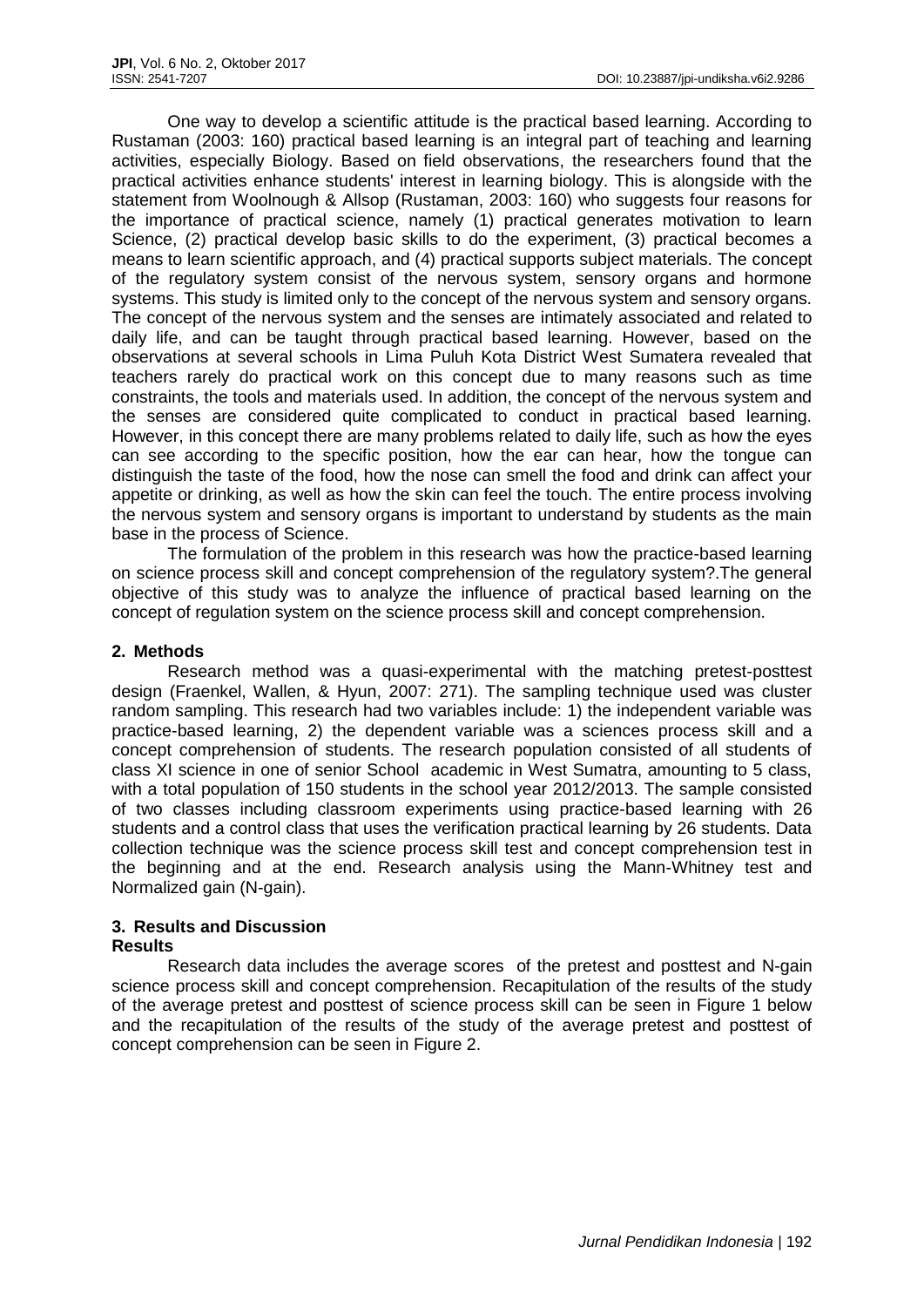





Figure 2. The average scores of pretest and posttest of concept comprehension

The average of N-gain for science process skill in the experimental class was 0.40 with the medium category and the average of N-gain for science process skill in the control class was 0.16 with the low category. These dataindicateN-gain of the experiment class was higherthanN-gain of thecontrol class.For the analysis ofN-Gain each indicatorscience process skillscan be seenin Figure3below. The average of N-gain for concept comprehension in the experimental class was 0.58 with the medium category and the average of N-gain for concept comprehension in the control class was 0.52 with the medium category.



Figure 3. Recapitulation of N-Gain Every Indicator Science Process Skill of the Experiment Class and the Control Class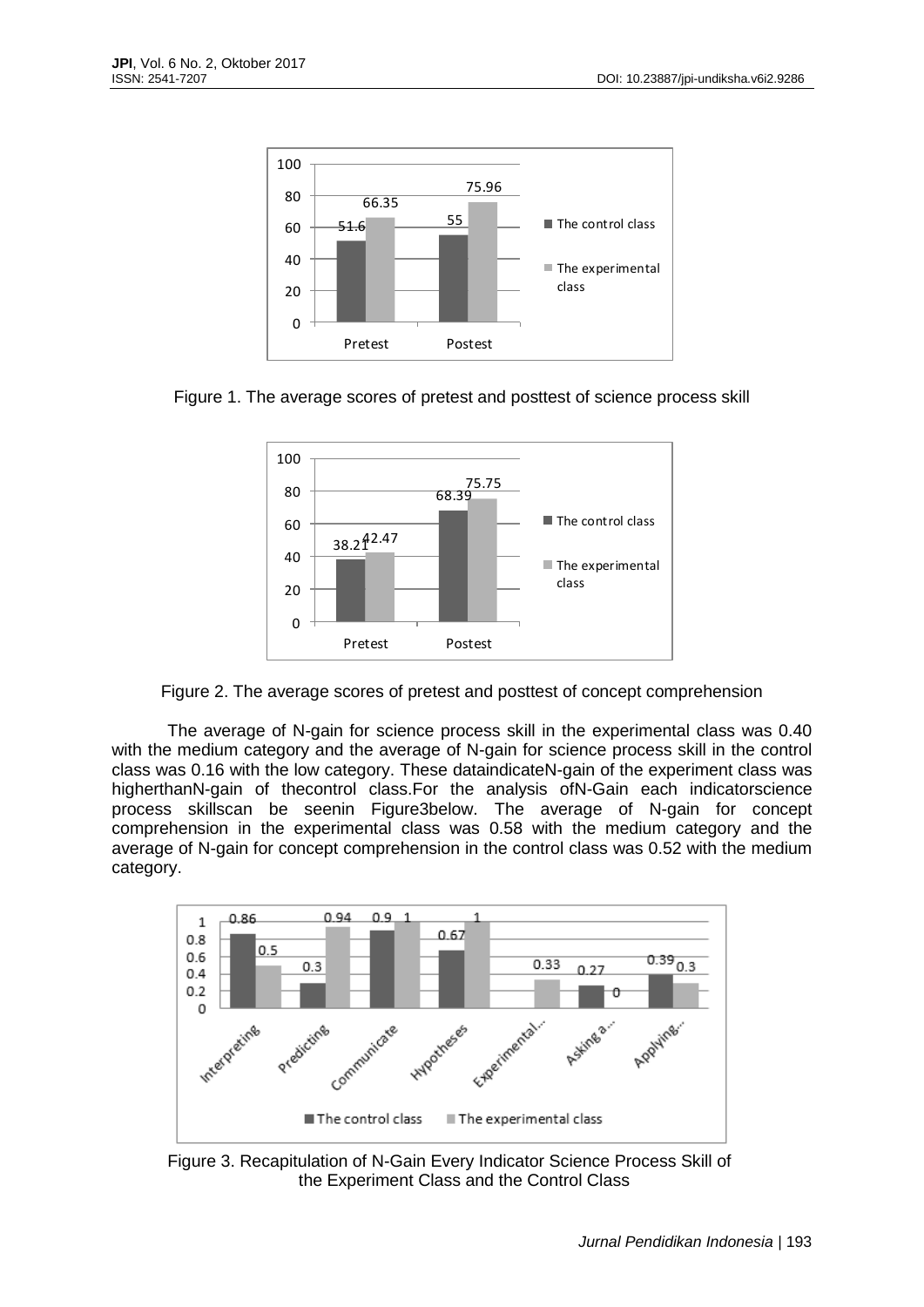The average score ofthe pretestandposttestof scienceprocess skillsandconcept comprehension analyzed with theMann-Whitney testforthe significance ofthe difference in averageas shown in Table1.

| Table 1. Result of Test Mean Difference |           |                          |                                  |                                |
|-----------------------------------------|-----------|--------------------------|----------------------------------|--------------------------------|
| Aspect                                  | Test type | Level of<br>significance | Criteria<br>significant<br>value | Conclusion                     |
| Science<br>process<br>skill             | Pretest   | 0.275                    | 0.05                             | Did not<br>differsignificantly |
|                                         | Posttest  | 0.001                    | 0.05                             | Significantly different        |
| Concept<br>comprehension                | Pretest   | 0.088                    | 0.05                             | Did not<br>differsignificantly |
|                                         | Postest   | 0.049                    | 0.05                             | Significantly different        |

# **Discussion**

Based on analysis of data about science process skill in experimental class and control class, it can be seen that there was an influence of practice-based learning on science process skill and concept comprehension, the explanation about this result will be discussed in further report.

# **Science Process Skills**

Based on calculations of data in Table 1 it can be seen that there is no significant difference in pretest of science process skills between the control class and the experimental class. On the contrary, there is significant difference in posttest of science process skill between the control class and the experimental class. The average N-Gain of science process skills on the experimental class higher than the control class. In the experimental increased science process skill shown by the average N-Gain of 0,40 with the medium category. While the control class was also an increase science process skill shown by N-Gain value of 0, 16 with a low category.

Practical based learning in the experimental class can improve science process skills because students are required to learn actively, where students find themselves learning concepts of direct experience through practice-based learning. This is in accordance with the opinion of Rustaman (2003: 101) that there is a close link between skills development process with the students' learning experience. Basic process skills and integrated process skills will be obtained by students through practical activities. It is also consistent with the theory put forward by Semiawan, Belen, & Tangyong (1986: 11) that what students gained through work activities, seek, and find out for yourself will not be easily forgotten, it will be embedded in the hearts and minds of students, the students will happy if they are given the opportunity to channel operation capability. Furthermore, learning through a practical made students got an achievement in science process skill, it was suitable with the result of study from Afinidar & Hamda (2017) that showed that the students achieved a good level (74.52%) in integrated science process skill through experiment in laboratory in chemistry concept; volumetric titration.

Analysis of N-Gain value of each science process skill indicators show the experimental class N-Gain has a value higher than the control class in indicators: prediction, communicating, hypothesize and experiment planning. However, the experimental class had N-Gain lower than controls class on indicator interpretation, asking questions and applying the concepts. Further analysis for some indicator science process skills in more detail are as follows: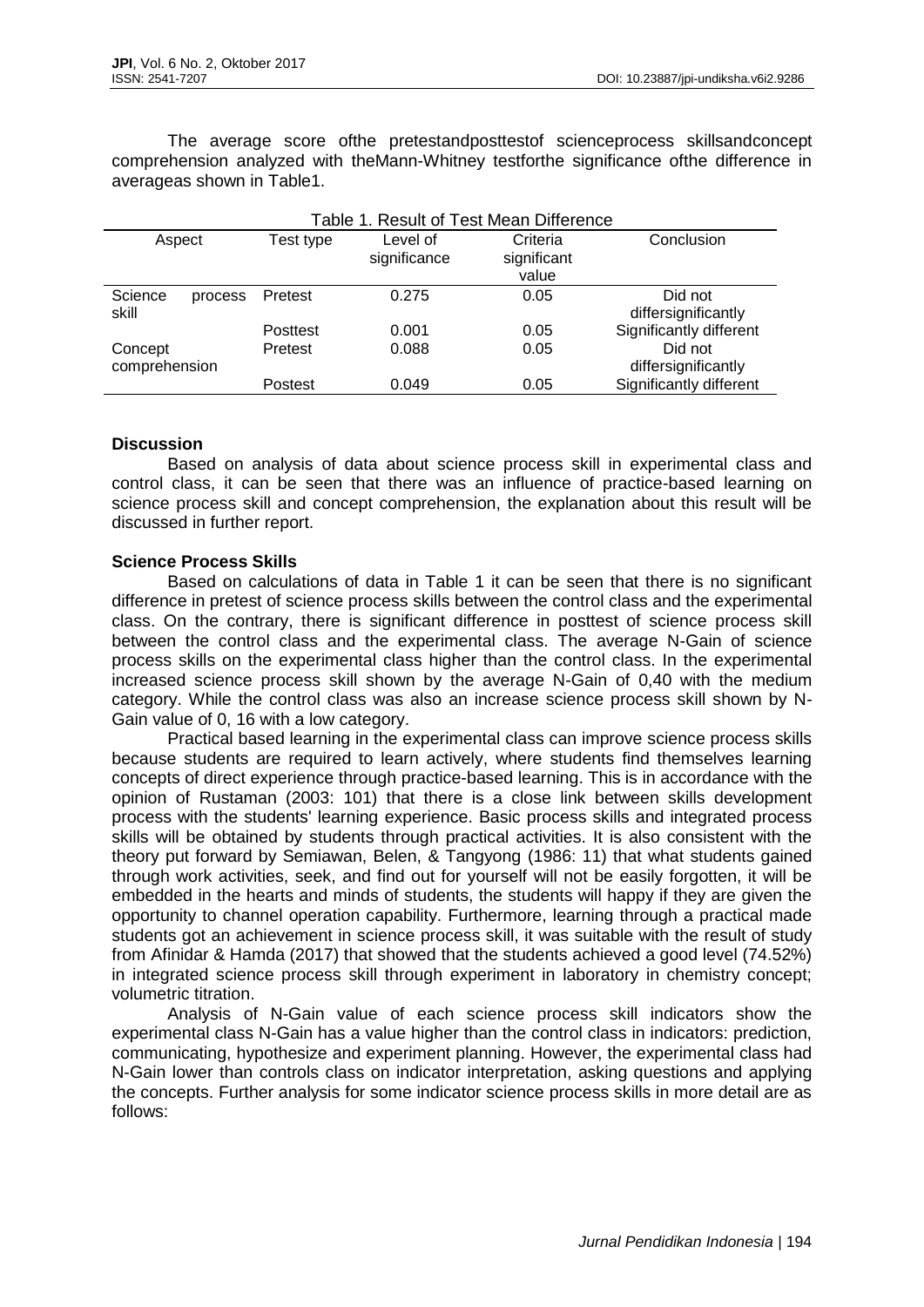#### *a. Interpretation*

This ability is captured by using science process skills test in the form of multiple choice . Based on the analysis of the average N - Gain each indicator looks average N-Gain on the experimental class is quite low . It in because of the ability of the interpretation of the students have done quite well before learning that occurs after learning improvement is not so significant. Students have previously been able to interpret a series of observations contained in the instruments used. Interpretation capability is the ability to record any observations of a link between the observations, finding patterns or regularities from a series of observations (Rustaman, 2003: 94).

# *b . Prediction*

Predictive ability is controlled by the ability of students to observe patterns or trends of the data to be able to apply assumptions or forecasts (Rustaman, 2003: 94). Based on the analysis of the average N-Gain indicator each science process skills class experiments have shown that the average N-Gain higher than the control class. This is because the experimental class students are accustomed to using the patterns of observations to draw conclusions.

#### *c . Communicating*

Indicator of ability to communicate is the ability to change a particular form of presentation to other forms of presentation, such as in narrative form to the form of tables or graphs and vice versa (Rustaman, 2003: 96). This indicator is captured by using science process skills test and observation sheets science process skills . On communication skills is seen if students can explain the experimental results and discussion questions well, discussing the results of the experiment and the discussion about the teacher. Based on the analysis of the average N-Gain experiment shows that the class has a higher gain values than the control class because for learning in the experimental class students are required to be able to present the results of his observations in the form of tables or graphs.

# *d . Hypothesize*

Hypothesize a fundamental indicator of the ability to make a reasonable estimate to explain an event or a particular observation (Semiawan et al., 1986: 25). Based on the analysis of the average N-Gain experiments have shown that a class of N-Gain values higher than the control class as long as the learning activities students are required to be able to make provisional estimates of the phenomena to be observed during practical activities.

# *e . Experimental planning*

The ability to plan an experiment is the ability to propose ideas regarding the tools and materials to be used , the object to be studied and the factors or variables that need to be considered (Semiawan et al., 1986: 27). Based on the analysis of the average N-Gain experiment shows that the class has a higher gain values than the control class for practical activities done before students are required to be able to determine which tools and materials to be used and the variables to be measured, then at the end of the activity was also conducted discussion of the variables that affect the experiment. This causes the students in the experimental class have the ability to plan experiments better than the control class.

# *g . Applying concept*

Ability to apply concepts related to students' ability to explain events using the new concept that has been owned. (Rustaman, 2003: 96). This indicator is captured by using science process skills test. Based on the analysis of the average N-Gain seen that the value of N-gain low -class experiments. This is because there are some concepts such as the concept of the lens of the eye associated with the poorly understood physics lessons before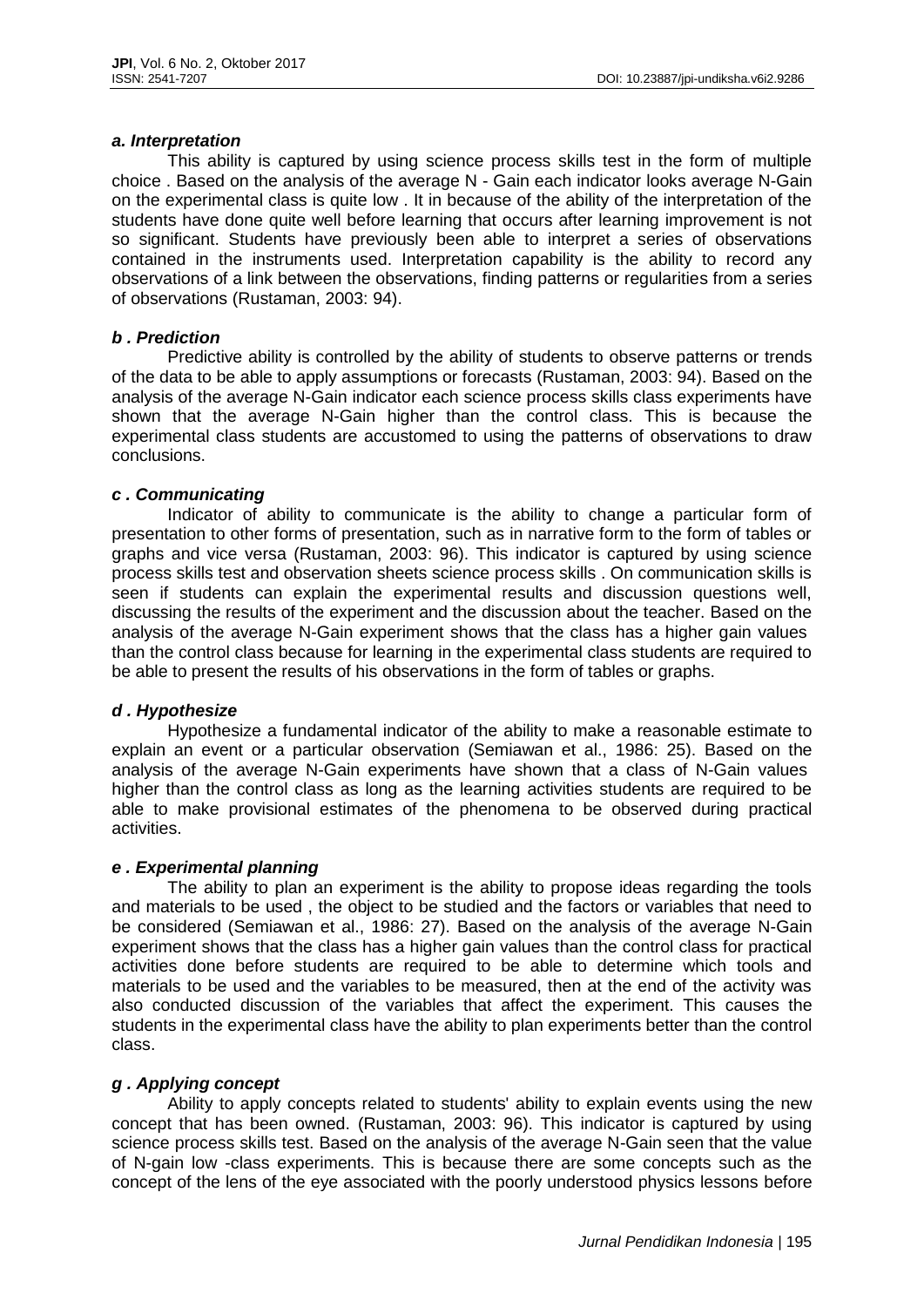students do so after learning there were still some students do not understand the concept clearly.

Overall average value of N-Gain classroom experiments using practical -based learning is more increased in the control class appeal. This fact shows that the science process skills can be developed through practical activities, in accordance with the opinion of Rustaman (2003: 101) that the practical is the best tool for the development of science process skills, because the practicum students are trained to develop all senses. It is also consistent with the results of research conducted by Firgiawan (2010: 94) which states that there is an increase in science process skills in class with semi- guided practicaloratory activities on the concept of the respiratory system.

Moreover, this result was also supported by Yadav & P.S.K.M (2013) that had a report about the impact of Laboratory Approach on achievement and process skills, he showed that the development of process skill were higher in the student who were taught by laboratory approach. Therefore the laboratory approach should be used in teaching and learning in Biological sciences. The students studied through laboratory approach were better in process skills, achievement and in practical test also. Ghumdia (2016) also said that there is significant difference between the science process skills acquisition test scores of students taught biology using practical activities method and those taught using lecture method.

# **Concept Comprehension**

Based on the measurement and analysis of the data showed that the initial concept mastery of experimental class and the control class did not differ significantly, meaning that the two classes have not mastered the concept of regulatory systems. Later in the final test shows that there are significant differences between the control class with a class experiment. The average value of the experimental class was 75.75 , while the average value of the control class 68.39. This proves that the acquisition of control of the class concept experiment is higher than the control class . The acquisition of a higher concept comprehensions in the experimental class is believed to have students actively required to understand the concept of learning through a practicum. This is consistent with the implications of the constructivist view that knowledge can not be transferred intact from the mind of the teacher to student , but actively constructed by the students themselves through actual experience (Rustaman, 2003: 20). In practical -based learning students construct their own learning concepts that are tailored to the concept that has been there before. This is in accordance with the opinion of Ausubel (in Dahar, 1996: 112) which states that in order for a study to be meaningful, the new concept or new information to be obtained by students must be associated with the concepts that already exist in the cognitive structure of the students . This fact is also in accordance with that proposed by Semiawan et al. (1986: 14) which states that if the teacher just cram all of the facts and concepts to students as a result the students have a lot of knowledge but are not trained to find knowledge, are not trained to find a concept, not trained to develop science.

Through practical -based learning students participate actively to solve the problem and find a concept that accompanies a trial. This is consistent with the discovery learning theory Brunner (in Dahar, 1996: 103) which states that learning starts to look for solutions and the accompanying knowledge, generating knowledge that is really meaningful in and of itself gives the best results. In addition, the learning is done in groups so that students can discuss, exchange ideas and opinions with friends. Such learning more fun and not stressful for students. With the creation of fun and not stressful conditions, is expected to lead students to be more interested in learning the material regulatory system so that the concepts can be studied more easily understood. Results of other studies that support the increasing concept comprehensions through practical -based learning such as research Solehudin (2010: 72) about the problem-solving practical activities on the topic of sensory organs obtained results with the gain increased concept comprehensions by 0.71 in the high category. In this study, the researcher used a laboratory with problem solving activities to develop creative thinking, scientific attitude and concept comprehension. The result showed